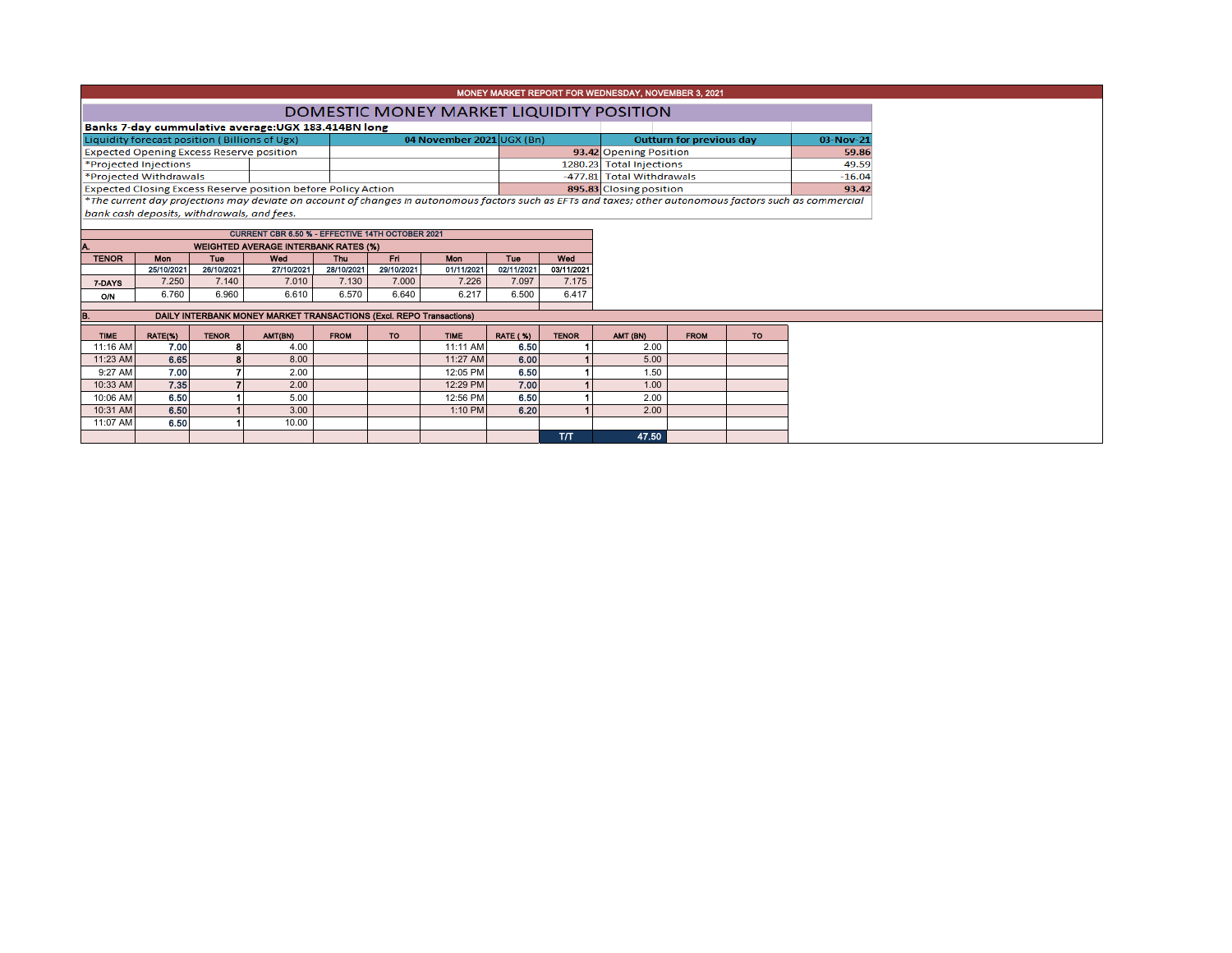| <b>CBR AND THE 7- DAY WAR INTERBANK RATES</b> |
|-----------------------------------------------|
|                                               |



| MONETARY POLICY OPERATIONS MATURITIES PROFILE: (04-NOV-2021 TO 02-DEC-2021)<br>D. |             |                          |             |             |             |              |  |  |  |  |  |  |  |
|-----------------------------------------------------------------------------------|-------------|--------------------------|-------------|-------------|-------------|--------------|--|--|--|--|--|--|--|
| <b>DATE</b>                                                                       | <b>THUR</b> | <b>THUR</b>              | <b>THUR</b> | <b>THUR</b> | <b>THUR</b> | <b>TOTAL</b> |  |  |  |  |  |  |  |
|                                                                                   | 04-Nov-21   | 11-Nov-21                | 18-Nov-21   | 25-Nov-21   | 02-Dec-21   |              |  |  |  |  |  |  |  |
| <b>REPO</b>                                                                       | 379.36      |                          | ۰           | ۰           |             | 379.36       |  |  |  |  |  |  |  |
| <b>REV REPO</b>                                                                   | ۰           | ۰                        |             | ۰           | ۰           |              |  |  |  |  |  |  |  |
| <b>DEPO AUCT</b>                                                                  | 525.01      | $\overline{\phantom{0}}$ | 431.25      | ۰           | 44.00       | 1.000.27     |  |  |  |  |  |  |  |
| <b>TOTALS</b>                                                                     | 904.37      | ٠                        | 431.25      | ٠           | 44.00       | 1,379.62     |  |  |  |  |  |  |  |

Total O/S Deposit Auction balances held by BOU up to 30 December 2021: UGX 1,040 BN Total O/S Repo, Reverse Repo & Deposit Auction balances held by BOU: UGX 1,420 BN

|                 | (EI) STOCK OF TREASURY SECURITIES         |                         |                                                                                       |                 | <b>MONETARY POLICY MARKET OPERATIONS</b><br>E  |                           |               |            |              |              |  |  |  |
|-----------------|-------------------------------------------|-------------------------|---------------------------------------------------------------------------------------|-----------------|------------------------------------------------|---------------------------|---------------|------------|--------------|--------------|--|--|--|
|                 | LAST TBIILS ISSUE DATE: 28-OCTOBER-2021   |                         |                                                                                       |                 | (VERTICAL REPOS, REV-REPOS & DEPOSIT AUCTIONS) |                           |               |            |              |              |  |  |  |
|                 | On-the-run O/S T-BILL STOCKs (Bns-UGX)    |                         | 6.224.28                                                                              | 04/11/2021      | OMO                                            | <b>ISSUE DATE</b>         | <b>AMOUNT</b> | <b>WAR</b> | <b>RANGE</b> | <b>TENOR</b> |  |  |  |
|                 | On-the-run O/S T-BONDSTOCKs(Bns-UGX)      |                         | 21,157.99                                                                             | 04/11/2021 REPO |                                                | $28-Sep$ -                | 456.00        | 6.500      |              |              |  |  |  |
|                 | <b>TOTAL TBILL &amp; TBOND STOCK- UGX</b> |                         | 27,382.27                                                                             |                 | <b>REPO</b>                                    | $29-Sep$ -                | 376.00        | 6.500      |              |              |  |  |  |
| O/S=Outstanding |                                           |                         |                                                                                       |                 | <b>REPO</b>                                    | $30-Sep$ -                | ,065.00       | 6.500      |              |              |  |  |  |
| <b>MATURITY</b> | TOTAL STOCK YTM (%)                       |                         | <b>CHANGE IN</b>                                                                      |                 | <b>REPO</b>                                    | 04-Oct -                  | 94.00         | 6.500      |              |              |  |  |  |
|                 | (BN UGX)                                  | AT CUT OFF <sup>®</sup> | YTM (+/-)                                                                             |                 | <b>REPO</b>                                    | $07-Cct$ -                | 520.00        | 6.500      |              |              |  |  |  |
| 91              | 130.10                                    | 6.539                   | $-0.190$                                                                              |                 | DAUT                                           | 07-Oct -                  | 9.95          | 6.985      |              | 28           |  |  |  |
| 182             | 453.05                                    | 8.419                   | 0.087                                                                                 |                 | <b>DAUT</b>                                    | $07$ -Oct $-$             | 0.99          | 7.003      |              | 56           |  |  |  |
| 364             | 5,641.13                                  | 10.150                  | 0.150                                                                                 |                 | DAUT                                           | $07$ -Oct $-$             | 19.67         | 7.375      |              | 84           |  |  |  |
| 2YR             | 200.00                                    | 10.000                  | $-1.500$                                                                              |                 | <b>REPO</b>                                    | 08-Oct -                  | 180.00        | 6.500      |              |              |  |  |  |
| 3YR             |                                           | 13.100                  | 1.710                                                                                 |                 | <b>REPO</b>                                    | $11-Oct$ -                | 80.00         | 6.500      |              |              |  |  |  |
| 5YR             | 1,219.91                                  | 13.000                  | $-0.410$                                                                              |                 | <b>REPO</b>                                    | $12$ -Oct $-$             | 168.00        | 6.500      |              |              |  |  |  |
| <b>10YR</b>     | 9,955.25                                  | 13.500                  | $-0.239$                                                                              |                 | <b>REPO</b>                                    | $13$ -Oct $-$             | 138.00        | 6.500      |              |              |  |  |  |
| <b>15YR</b>     | 8,222.91                                  | 15.500                  | 1.410                                                                                 |                 | <b>REPO</b>                                    | $14$ -Oct $-$             | 228.00        | 6.500      |              |              |  |  |  |
| <b>20YR</b>     | 1,559.93                                  | 15.500                  | $-0.450$                                                                              |                 | <b>REPO</b>                                    | 25-Oct -                  | 230.00        | 6.500      |              |              |  |  |  |
|                 |                                           |                         | Cut OFF is the lowest price/ highest yield that satisfies the auction awarded amount. |                 | <b>REPO</b>                                    | 26-Oct -                  | 88.50         | 6.500      |              |              |  |  |  |
|                 |                                           |                         |                                                                                       |                 | <b>REPO</b>                                    | 27-Oct -                  | 227.00        | 6.500      |              |              |  |  |  |
|                 |                                           |                         |                                                                                       |                 | <b>REPO</b>                                    | 28-Oct -                  | 251.00        | 6.500      |              |              |  |  |  |
|                 |                                           |                         |                                                                                       |                 | <b>REPO</b>                                    | $02$ -Nov $-$             | 128.00        | 6.500      |              |              |  |  |  |
|                 |                                           |                         |                                                                                       |                 |                                                | WAR-Weighted Average Rate |               |            |              |              |  |  |  |